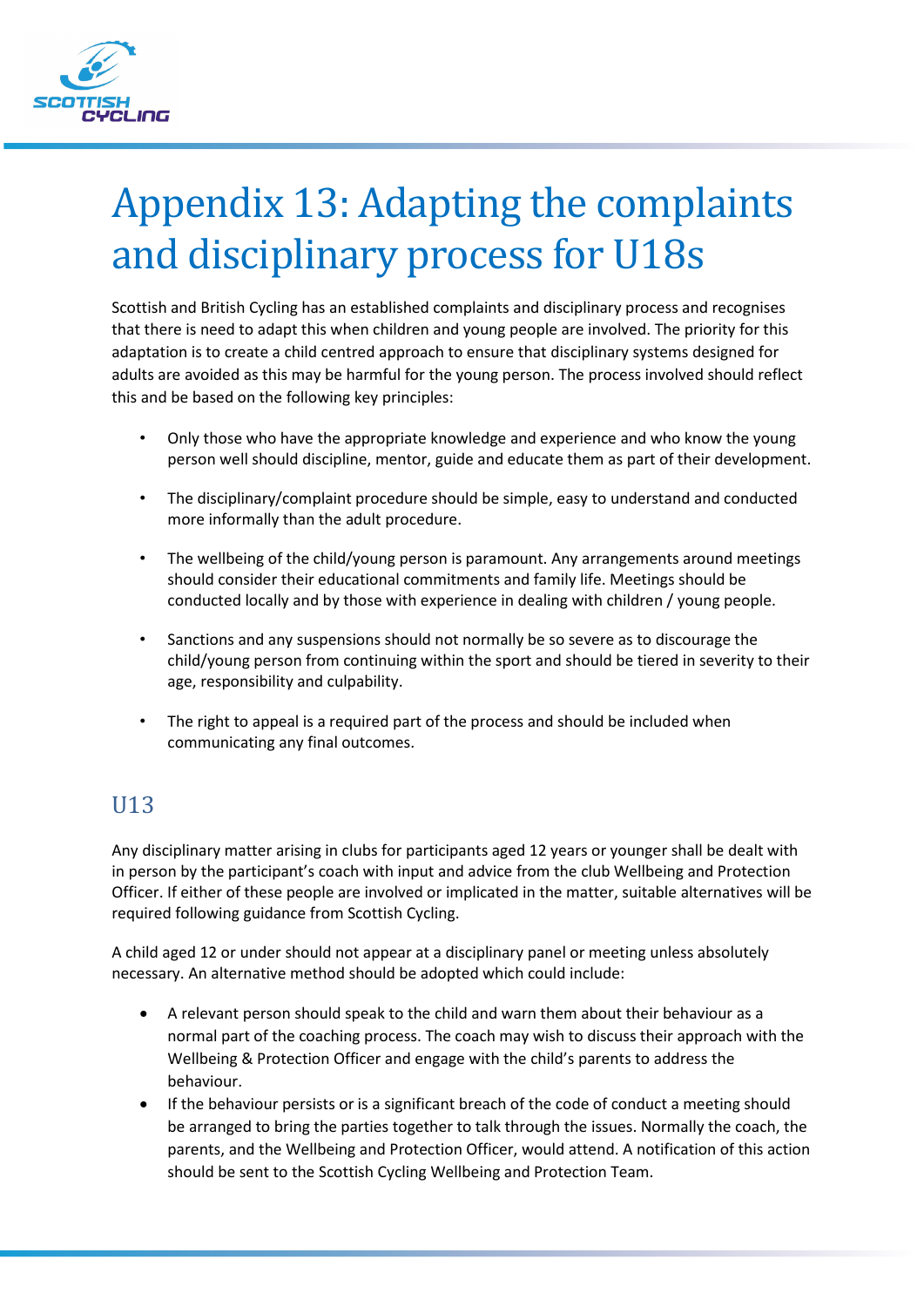

If the above points do not resolve the issue; then a more formal approach is required:

- Private meeting between child and Wellbeing and Protection Officer to establish child's version of events. A parent/carer should be present for this meeting.
	- o The Wellbeing and Protection Officer should take meeting notes and provide a summary to Scottish Cycling.
	- o Tis process should be repeated if the behaviour issues involve other children
- The Wellbeing and Protection Officer should obtain a written statement from the child(ren) and any witnesses, via their parents and all further communication should be recorded and minute-ed formally.

# Good Practice in running disciplinary/complaints meetings for U16s and U18s

Best practice when dealing with U16s and U18s in these circumstances is to follow the guidance established for adults, and to make reasonable adjustments to reflect the age and stage of the young people involved.

The overriding principles are that the process of attending and participating in a disciplinary meeting or panel should not expose a child or young person to intimidation, distress, a late start time or long travelling times/distance during the school week. All possible steps should be taken to assist the child/young person to understand and participate in the process.

# U16

A child of 13,14 or 15 years inclusive can attend a disciplinary meeting, provided that:

- The process adopts the U16 provisions (from the guidance below).
- The child must be accompanied by a parent/carer, who acts as a support for their child and is not there to answer on the young person's behalf.
- The young person understands it is their duty to tell the truth.
- Their evidence is sufficiently important to justify it being heard.
- There should be the option of carrying out this process via paper statements should the young person not wish to attend a meeting in person.

#### U18s

For 16 & 17 year olds the process is close to the adult procedure but must be considered appropriate for the age and stage of the young person:

• Where a child is aged 16 & 17, consent of the parent/carer should be obtained for the child to attend the disciplinary meeting.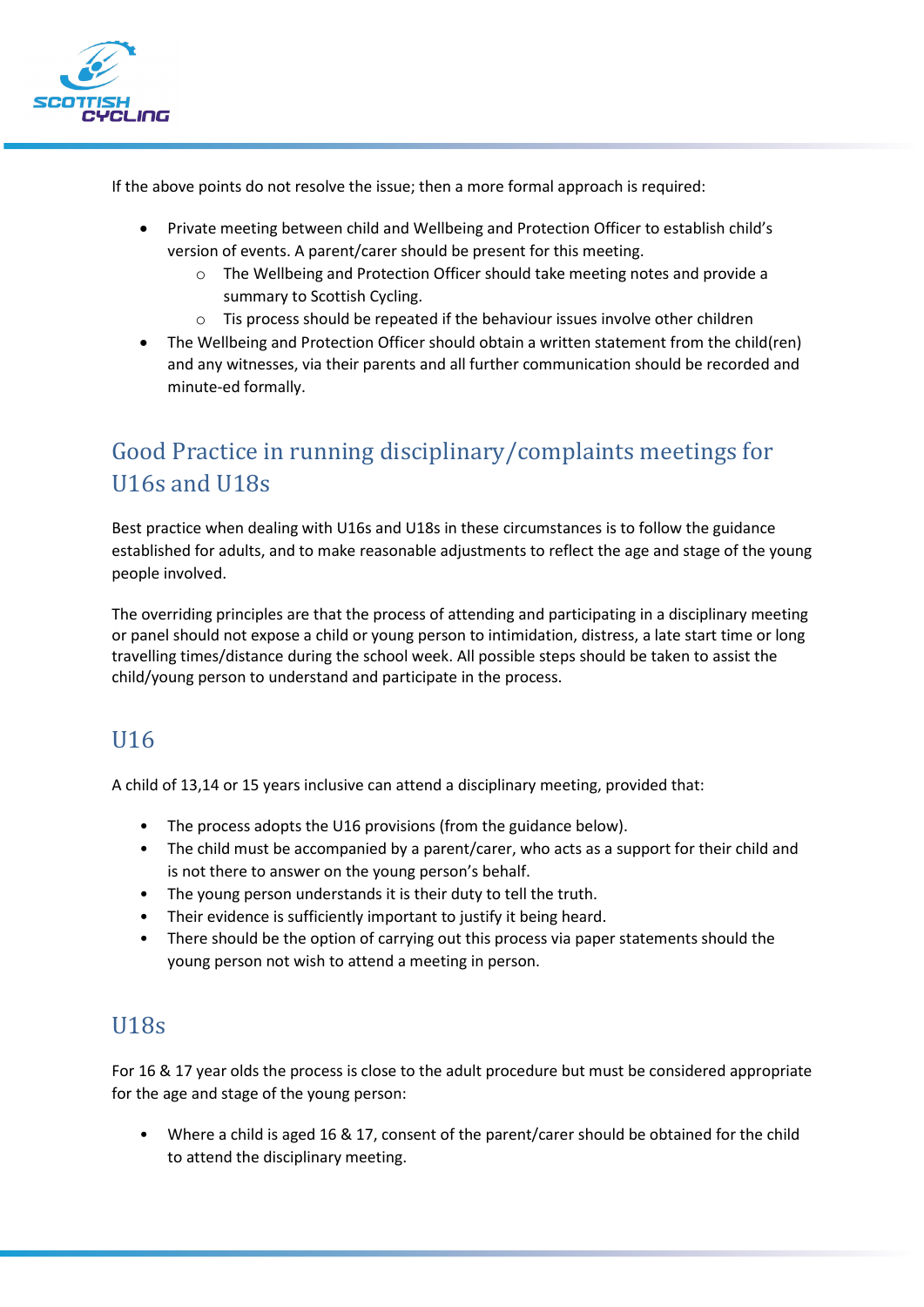

- 16 & 17 year old is still a child and if they choose to have an adult present this should be allowed.
- There should be the option of carrying out this process via paper statements should the young person not wish to attend a meeting in person.

### Serious Cases

For escalating behaviour patterns where permanent exclusion is a potential outcome of the disciplinary process, cases that may require police investigation, racial abuse etc should be referred to the Scottish Cycling Wellbeing and Protection Officer who will provide advice on how to deal with the matter / refer it to external agencies.

# Precautionary Suspension

Depending on the nature of the complaint/disciplinary matter, a precautionary suspension may be given. This is a precautionary step to limit the risk of further incidents occurring. It is important to consider the following when issuing a precautionary suspension:

- Is a precautionary suspension required in this case?
	- $\circ$  Can management measures be put in place to facilitate continued participation while the matter is investigated?
- What will the suspension cover?
	- $\circ$  Partial suspension some activities?
	- o All cycling activities in any capacity total suspension

# Meeting Preparation

There should always be a pre disciplinary meeting with the people running the process. This should include an agreement on the procedures to be used and how the meeting should be conducted – in person or on paper. The following should also be considered:

- Consent of the parent/carer will always be required.
- The disciplinary meeting should be at a location and time that is convenient to the child/young person.
- Restrict attendance at the disciplinary meeting to necessary personnel.
	- $\circ$  A disciplinary meeting for young people is often made up of 2 and no more than 3 individuals.
- Before the meeting, it may be appropriate to allow the child or young person to visit the room so that they can familiarise themselves with the layout.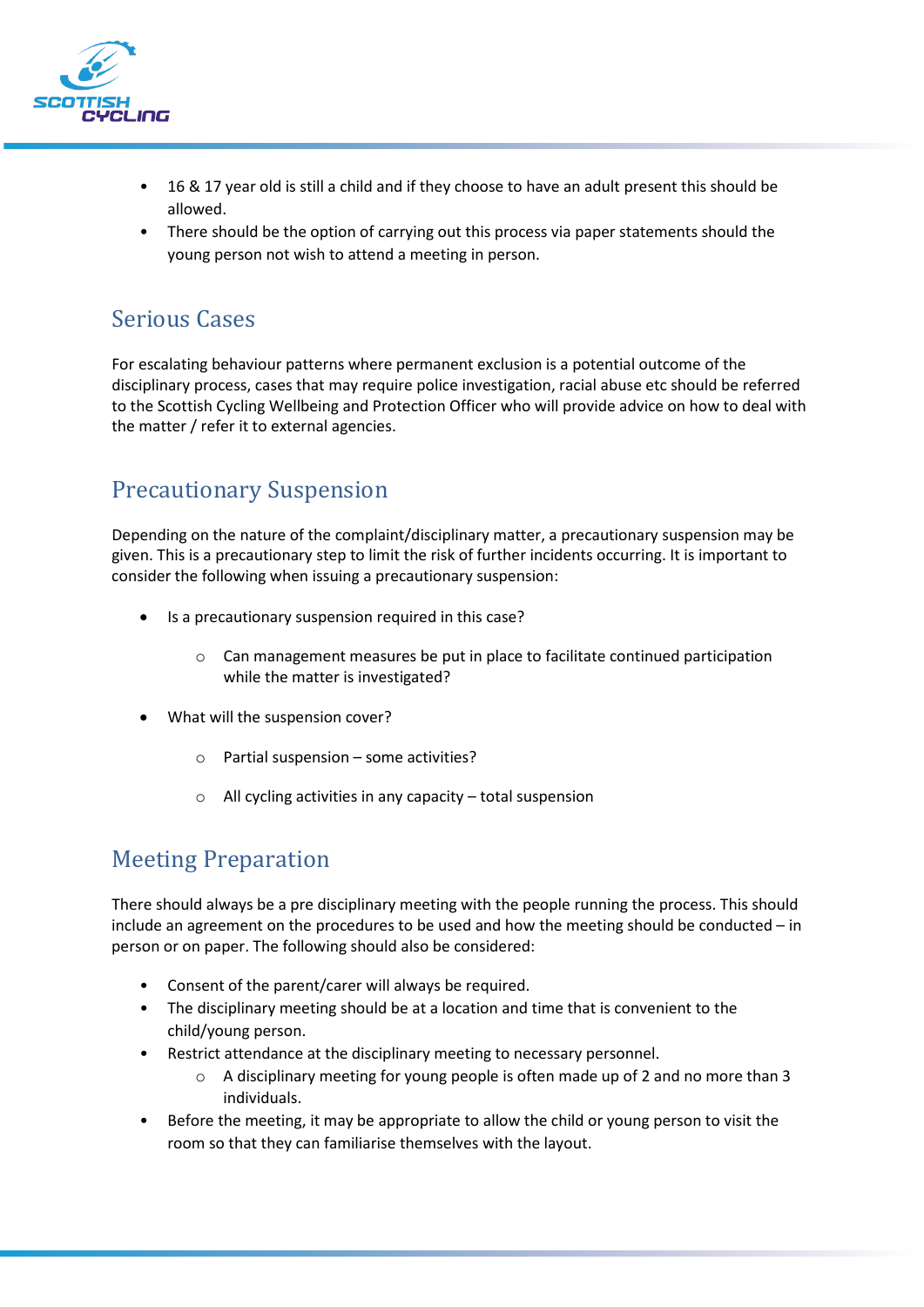

- Make sure the young person is aware of the format and process they are about to be engaged in.
- The Wellbeing and Protection Officer should be available at the disciplinary meeting to advise/support the child/young person **or** to support the disciplinary meeting members; they **cannot do both.** It must be clear to all which function they are fulfilling.
- Physical layout of room can affect the process and play a role in the effective engagement with the child/young person – try to remove physical barriers eg arrange chairs in two semi circles facing inward, avoid sitting behind tables etc
- The members of the disciplinary meeting/panel should sit at the same level as other parties to encourage eye contact.
- Provision should be made for parents/carers to be able to sit next to their child/young person
- If the child/young person is formally or legally represented, they should be seated in a place that allows easy communication with their representative

# The Disciplinary Process

- At the beginning of the disciplinary meeting, members should introduce themselves and those present in the room.
- The Wellbeing and Protection Officer should lead the meeting and briefly explain the role of each person.
- Minutes are not normally taken, but the outcome should be recorded.
- Any written statements from the child/young person should be taken to ensure that their position is clearly recorded.
- Meeting members should make notes for their own recollection.
- If the disciplinary meeting is lengthy, regular breaks should be taken.
- Proceedings should be inquisitorial rather than adversarial.
- Questions should be in plain English and at a level the child/ young person can understand considering their age, maturity and intellectual and emotional development.
- Disciplinary meeting members should consider what information they are trying to obtain and how it is relevant to the case.
- The nature and extent of the questioning of any witness is under the control of the Wellbeing and Protection Officer.
- The Wellbeing and Protection Officer can and should intervene to prevent the child/young person being questioned in a hostile way.
- If a parent/carer has accompanied the child/young to the disciplinary meeting, the Wellbeing and Protection Officer should make it clear that the parent/carer is there in a supporting role only and should not conduct the proceedings on behalf of the child/young person.
- A timeline for outcome communication should be given at the end of the meeting.

#### Do's

• Address child by their first name.